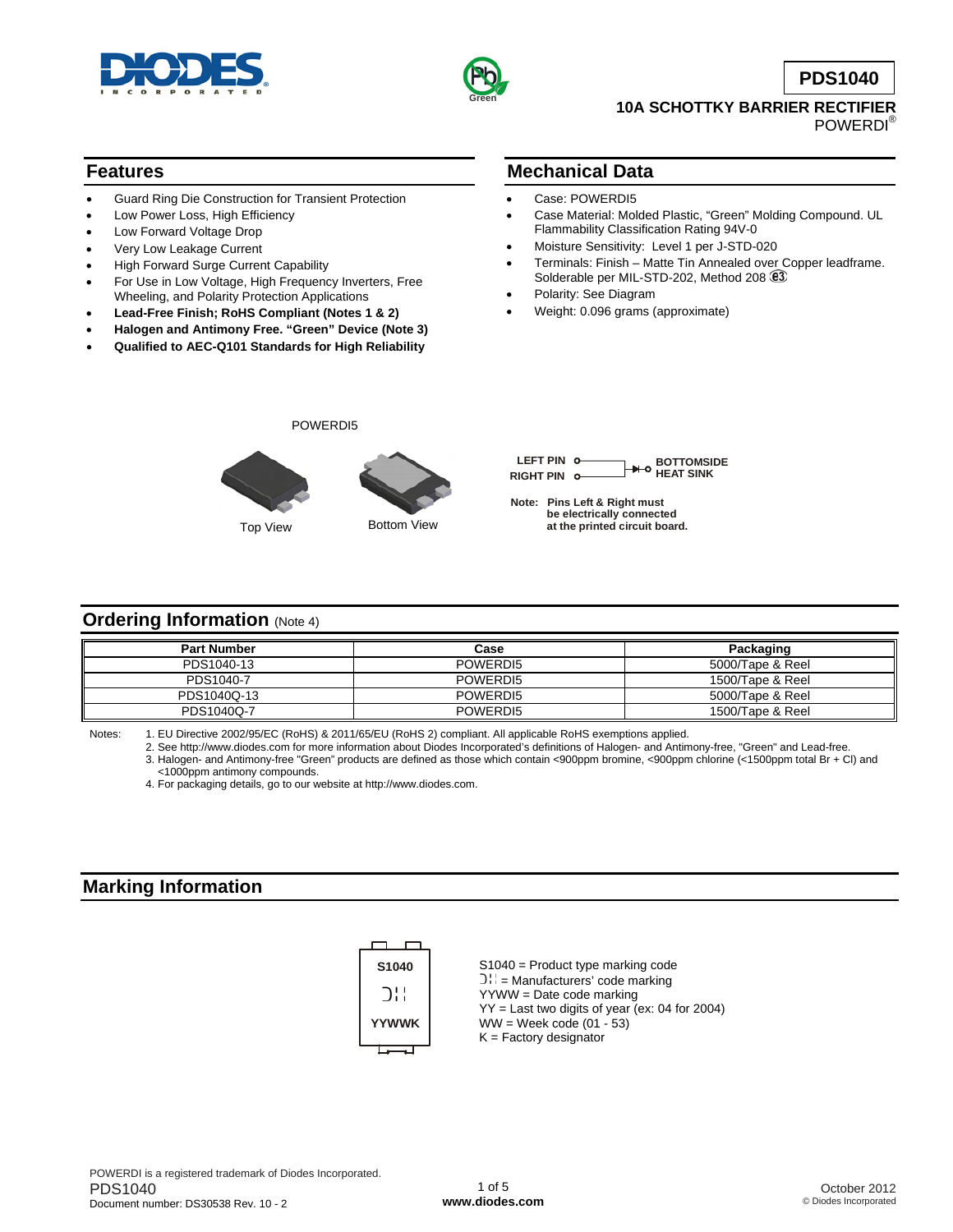

# **Maximum Ratings** (@TA = +25°C, unless otherwise specified.)

| Single phase, half wave, 60Hz, resistive or inductive load.<br>For capacitance load, derate current by 20%. |                                     |       |      |
|-------------------------------------------------------------------------------------------------------------|-------------------------------------|-------|------|
| Characteristic                                                                                              | Symbol                              | Value | Unit |
| Peak Repetitive Reverse Voltage<br><b>Working Peak Reverse Voltage</b><br>DC Blocking Voltage               | Vrrm<br>V <sub>RWM</sub><br>$V_{R}$ | 40    |      |
| <b>RMS Reverse Voltage</b>                                                                                  | V <sub>R(RMS)</sub>                 | 28    |      |
| Average Rectified Output Current (see also Figure 5)                                                        |                                     | 10    |      |
| Non-Repetitive Peak Forward Surge Current<br>8.3ms Single Half Sine-Wave Superimposed on Rated Load         | <b>IFSM</b>                         | 275   |      |

### **Thermal Characteristics**

| Characteristic                                                                            | Symbol          | Typ                                | Max | Unit         |
|-------------------------------------------------------------------------------------------|-----------------|------------------------------------|-----|--------------|
| Thermal Resistance Junction to Soldering Point                                            | $R_{\theta}$ JS |                                    | 1.5 | °C/W         |
| Thermal Resistance Junction to Ambient Air (Note 5)                                       | $R_{AJA}$       | 95                                 |     | °C/W         |
| Thermal Resistance Junction to Ambient Air (Note 6)                                       | $R_{\theta$ JA  | 75                                 |     | °C/W         |
| Thermal Resistance Junction to Ambient Air (Note 7)                                       | $R_{\theta$ JA  | 50                                 |     | °C/W         |
| Operating Junction Temperature Range<br>$V_R \leq 80\%$ $V_{RRM}$<br>$V_R \leq 50\%$ VRRM |                 | $-65$ to $+150$<br>$-65$ to $+180$ |     | $^{\circ}$ C |
| Storage Temperature Range                                                                 | Гsтg            | $-65$ to $+150$                    |     | °C           |

# **Electrical Characteristics** (@T<sub>A</sub> = +25°C, unless otherwise specified.)

| <b>Characteristic</b>              | Symbol               | Min | Typ  | Max  | Unit | <b>Test Condition</b>                |
|------------------------------------|----------------------|-----|------|------|------|--------------------------------------|
| Reverse Breakdown Voltage (Note 8) | $V_{(\mathsf{BR})R}$ | 40  |      |      |      | $I_R = 1mA$                          |
|                                    | VF                   |     | 0.45 | 0.49 |      | $I_F = 8A$ , $T_S = +25$ °C          |
| Forward Voltage                    |                      | --  | 0.47 | 0.51 |      | $I_F = 10A$ , T <sub>S</sub> = +25°C |
|                                    |                      |     |      | 0.41 |      | $I_F = 8A$ , $T_S = +125$ °C         |
|                                    |                      |     | 0.42 | 0.49 |      | $I_F = 10A$ , $T_S = +125$ °C        |
|                                    |                      |     | 0.02 | 0.3  |      | $T_S = +25$ °C, $V_R = 35V$          |
| Reverse Leakage Current (Note 8)   | IR                   |     | 5.5  | 25   | mA   | $T_S = +100$ °C, $V_R = 35V$         |
|                                    |                      |     | 0.03 | 0.7  |      | $T_S = +25$ °C, $V_R = 40V$          |
|                                    |                      |     | 6.5  | 50   |      | $T_S = +100$ °C, $V_R = 40V$         |

Notes: 5. FR-4 PCB, 2 oz. Copper, minimum recommended pad layout per [http://www.diodes.com.](http://www.diodes.com) 

6. Polyimide PCB, 2 oz. Copper, minimum recommended pad layout per [http://www.diodes.com.](http://www.diodes.com) 

7. Polyimide PCB, 2 oz. Copper. Cathode pad dimensions 9.4mm x 7.2mm. Anode pad dimensions 2.7mm x 1.6mm.

8. Short duration pulse test used to minimize self-heating effect.

9. Polyimide PCB, 2 oz. Copper. Cathode pad dimensions 18.8mm x 14.4mm. Anode pad dimensions 5.6mm x 3.0mm.

10. Devices mounted such that RθJA = 19°C/W.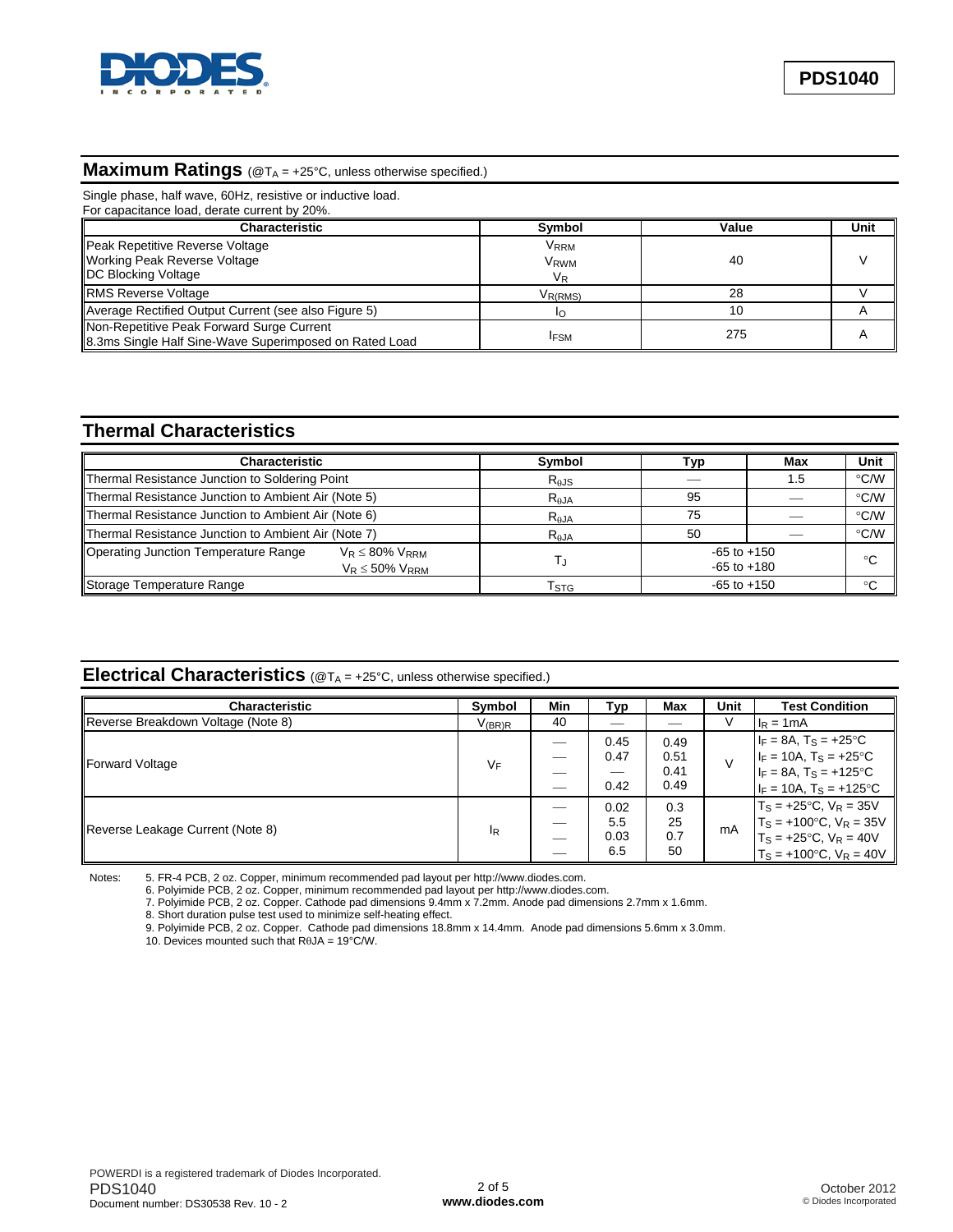





POWERDI is a registered trademark of Diodes Incorporated. PDS1040 Document number: DS30538 Rev. 10 - 2

**PDS1040**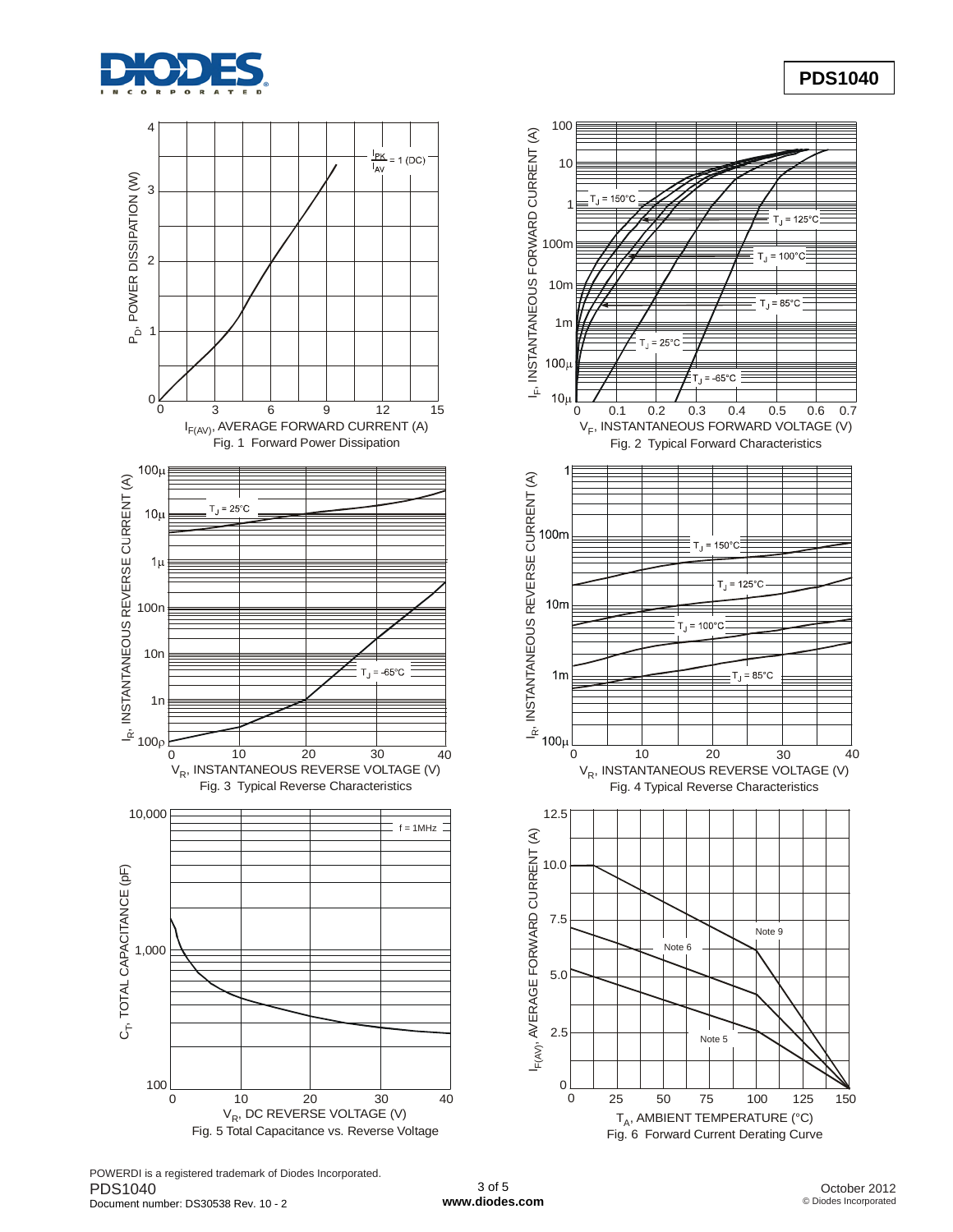



## **Package Outline Dimensions**

Please see AP02002 at [http://www.diodes.com/datasheets/ap02002.pdf fo](http://www.diodes.com/datasheets/ap02002.pdf)r latest version.



## **Suggested Pad Layout**

Please see AP02001 at [http://www.diodes.com/datasheets/ap02001.pdf fo](http://www.diodes.com/datasheets/ap02001.pdf)r the latest version.



| <b>Dimensions</b> | Value (in mm) |
|-------------------|---------------|
| r.                | 1.840         |
| G                 | 0.852         |
| x                 | 3.360         |
| Χ1                | 1.390         |
|                   | 4.860         |
| 74                | 1.400         |